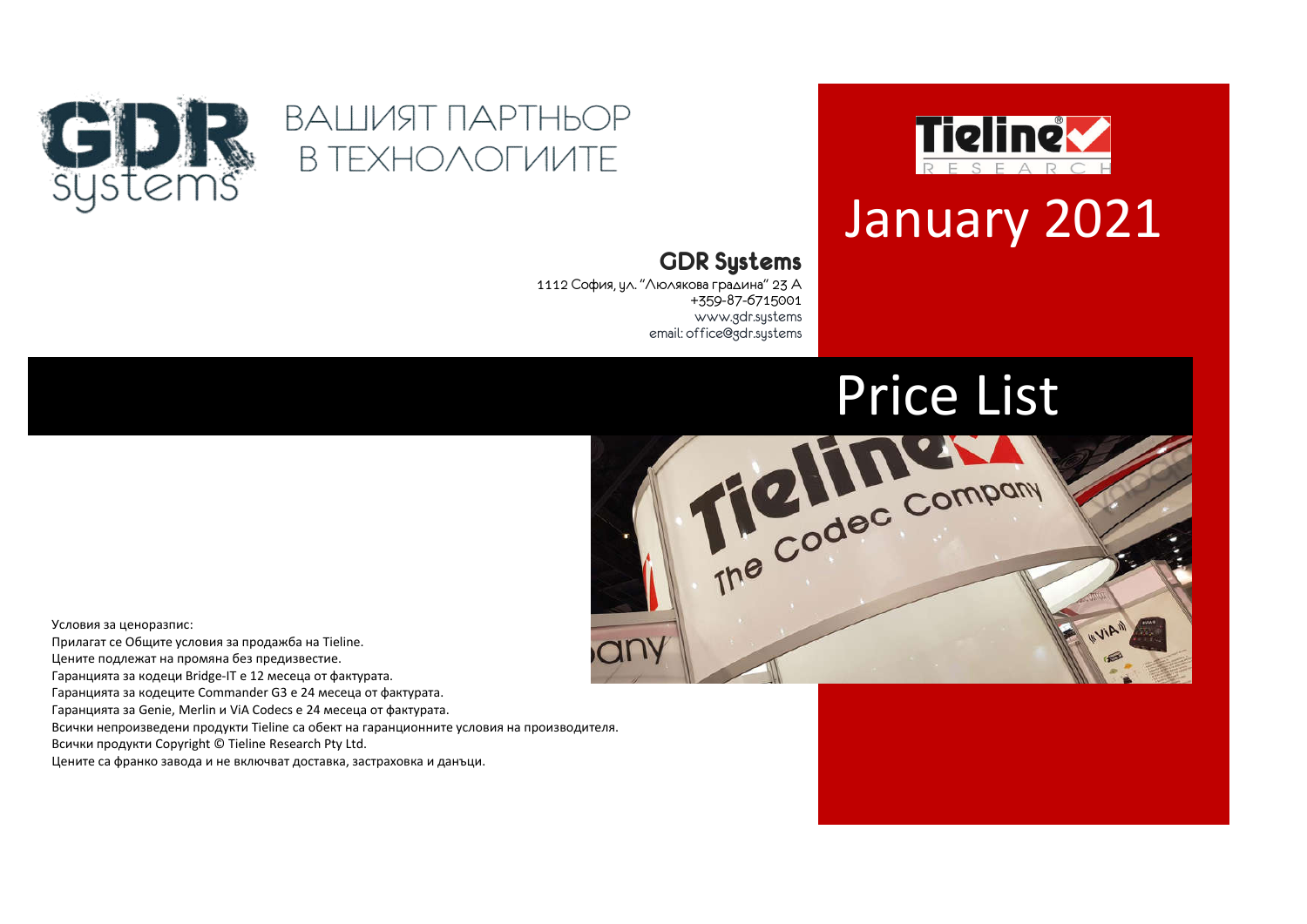

| <b>Product Picture</b>                                                                                                 | Code                  | <b>Name</b>  | <b>Features</b>                                                                                                                                                                                                                                                                                                                                                                                                                                                                           | <b>List Price</b><br>(AUD) | <b>List Price</b><br>(BGN)   |
|------------------------------------------------------------------------------------------------------------------------|-----------------------|--------------|-------------------------------------------------------------------------------------------------------------------------------------------------------------------------------------------------------------------------------------------------------------------------------------------------------------------------------------------------------------------------------------------------------------------------------------------------------------------------------------------|----------------------------|------------------------------|
| Tieline 16 Mono\ 8<br>Stereo Gateway Audio<br>Codec<br>$\mathbb{R}$ , which is a set of $\mathbb{R}$<br>premier premie | TLR6200-16            | Gateway      | 16 Channel Codec: 8x Stereo; 16x Mono; 80 stereo uni-<br>cast. AES67/ ST2110-30 Class A, B, Ax, Bx supported<br>natively. Encoding formats - AAC LC, LD, ELD, HEv1&v2<br>OPUS; MPEGII; MP3; Tieline Music; Tieline MusicPlus;<br>G722, G711; Enhanced aptX*. Redundant hitless switching<br>of audio packets - SmartStreamPLUS; Bonding of IP links<br>with FUSE-IP; Tielink Traversal Server. 128Gb SSD<br>internal drive included. Optional WNET IP Interface*                          | \$20 093                   | 25 317.56 лв.                |
| Tieline 8 Mono\ 4 Stereo TLR6200-8<br><b>Gateway Audio Codec</b><br>曲起进机<br>erante propie                              |                       | Gateway      | 8 Channel Codec: 4x Stereo; 8x Mono; Option to licence up<br>to 16 Channels of audio. AES67/ ST2110-30 Class A, B,<br>Ax, Bx natively supported. Encoding formats - AAC LC, LD,<br>ELD, HEv1&v2 OPUS; MPEGII; MP3; Tieline Music;<br>Tieline MusicPlus; G722, G711; Enhanced aptX*.<br>Redundant hitless switching of audio packets -<br>SmartStreamPLUS; Bonding of IP links with FUSE-IP;<br>Tielink Traversal Server.128Gb SSD internal drive<br>included. Optional WNET IP Interface* | \$10713                    | 13 498.76 лв.                |
|                                                                                                                        |                       |              |                                                                                                                                                                                                                                                                                                                                                                                                                                                                                           |                            |                              |
| Accessories                                                                                                            | Code                  | <b>Notes</b> | <b>Description</b>                                                                                                                                                                                                                                                                                                                                                                                                                                                                        | <b>List Price</b><br>(AUD) | <b>Dealer Price</b><br>(AUD) |
| 1 Stereo Licence                                                                                                       | <b>TLR6200-LIC1ST</b> |              | Add an additional Stereo Channel to your TLR6200-8<br>Gateway, this includes access to additional IO, Encoding\<br>Decoding, Processing                                                                                                                                                                                                                                                                                                                                                   | \$2 807                    | 3 537.20 лв.                 |
| 2x Stereo Licence                                                                                                      | <b>TLR6200-LIC2ST</b> |              | Add two additional Stereo Channels to your TLR6200-8<br>Gateway, this includes access to additional IO, Encoding\<br>Decoding, Processing                                                                                                                                                                                                                                                                                                                                                 | \$5 219                    | 6 576.32 лв.                 |
| 4x Stereo Licence                                                                                                      | TLR6200-LIC4ST        |              | Add 4 additional Stereo Channels to your TLR6200-8<br>Gateway, this includes access to additional IO, Encoding\<br>Decoding, Processing                                                                                                                                                                                                                                                                                                                                                   | \$10 043                   | 12 654.56 лв.                |
| Важи от 04.10.2021 г.                                                                                                  |                       |              |                                                                                                                                                                                                                                                                                                                                                                                                                                                                                           |                            |                              |